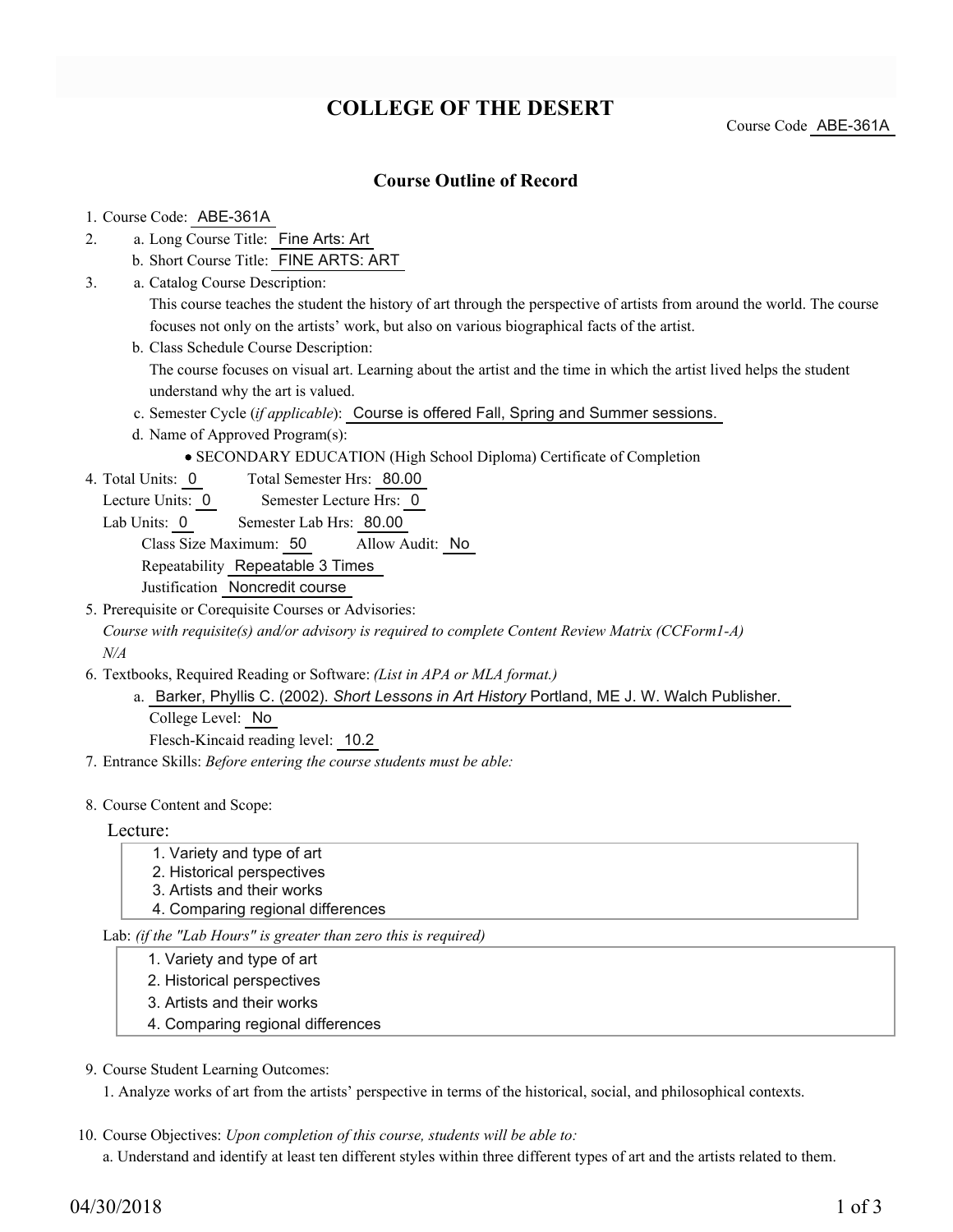- Methods of Instruction: *(Integration: Elements should validate parallel course outline elements)* 11.
	- a. Collaborative/Team
	- b. Individualized Study
	- c. Laboratory

#### Other Methods:

Independent study units presented in a lab setting.

12. Assignments: (List samples of specific activities/assignments students are expected to complete both in and outside of class.) In Class Hours: 90.00

| Descriptive readings        |
|-----------------------------|
| b. Out-of-class Assignments |
|                             |

14. Methods of Evaluating: Additional Assessment Information:

Passing of Unit exams

- 15. Need/Purpose/Rationale -- All courses must meet one or more CCC missions. PO-BS Independent Study Skills
	- Recognize that the responsibility for learning and growth is their own.
	- IO Personal and Professional Development Self-evaluate knowledge, skills, and abilities.
- 16. Comparable Transfer Course

| <b>University System</b>                                             | <b>Campus</b>             | <b>Course Number</b> | <b>Course Title</b>  | <b>Catalog Year</b> |  |  |  |
|----------------------------------------------------------------------|---------------------------|----------------------|----------------------|---------------------|--|--|--|
| 17. Special Materials and/or Equipment Required of Students:         |                           |                      |                      |                     |  |  |  |
| <sup>18.</sup> Materials Fees:                                       | <b>Required Material?</b> |                      |                      |                     |  |  |  |
|                                                                      | <b>Material or Item</b>   |                      | <b>Cost Per Unit</b> | <b>Total Cost</b>   |  |  |  |
| 19. Provide Reasons for the Substantial Modifications or New Course: |                           |                      |                      |                     |  |  |  |
| course due for review                                                |                           |                      |                      |                     |  |  |  |

- a. Cross-Listed Course *(Enter Course Code)*: *N/A* b. Replacement Course *(Enter original Course Code)*: *N/A* 20.
- 21. Grading Method *(choose one)*: Pass/No Pass Only
- 22. MIS Course Data Elements
	- a. Course Control Number [CB00]: CCC000140570
	- b. T.O.P. Code [CB03]: 493062.00 Secondary Education (Grad
	- c. Credit Status [CB04]: N Noncredit
	- d. Course Transfer Status [CB05]: C = Non-Transferable